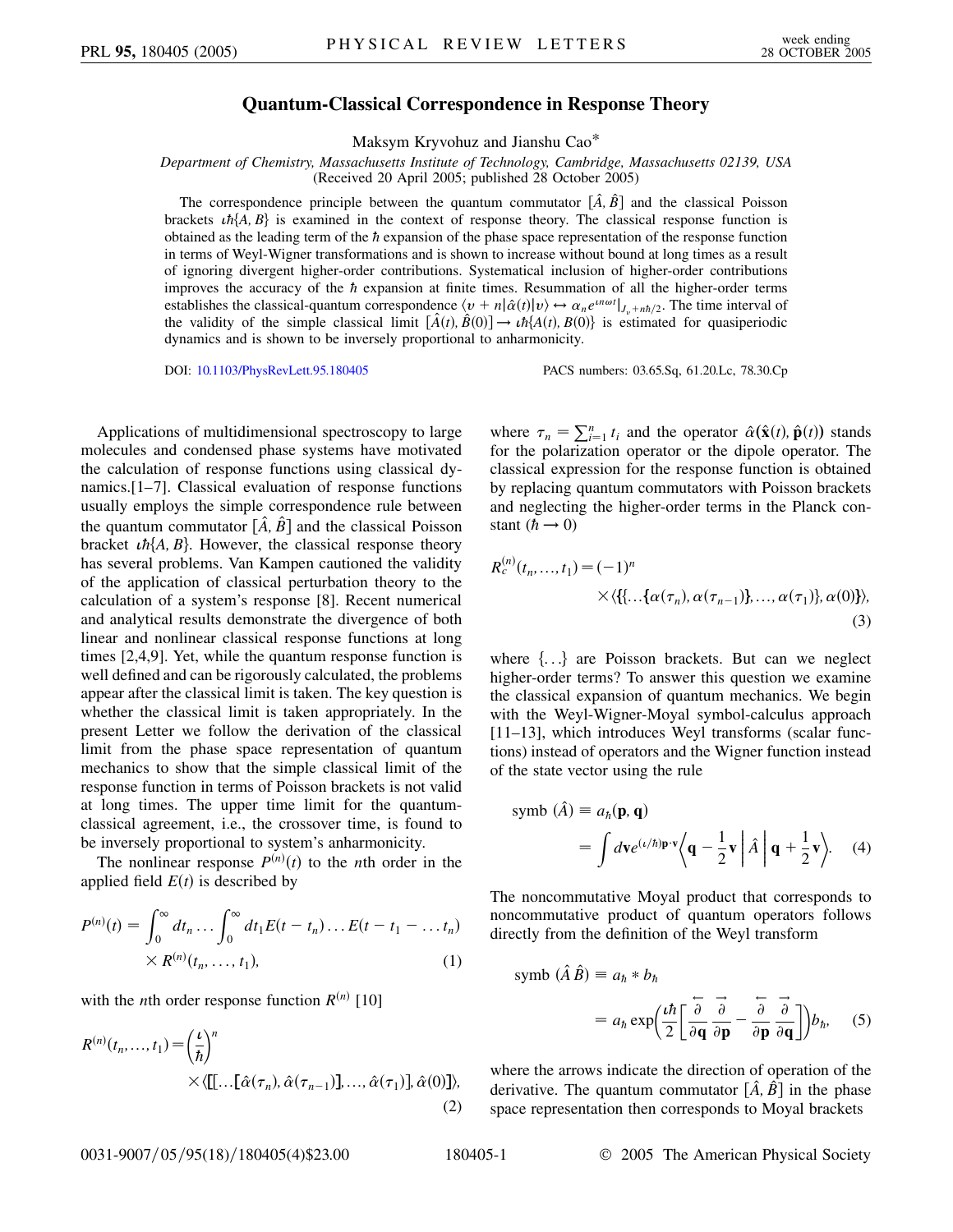$$
\{a_h, b_h\}_h = a_h * b_h - b_h * a_h = 2\iota a_h \sin\left(\frac{\hbar}{2}\left[\frac{\partial}{\partial \mathbf{q}} \frac{\partial}{\partial \mathbf{p}} - \frac{\partial}{\partial \mathbf{p}} \frac{\partial}{\partial \mathbf{q}}\right]\right) b_h
$$
  
=  $\iota \hbar \left(\frac{\partial a_h}{\partial \mathbf{q}} \frac{\partial b_h}{\partial \mathbf{p}} - \frac{\partial a_h}{\partial \mathbf{p}} \frac{\partial b_h}{\partial \mathbf{q}}\right) - \frac{\iota \hbar^3}{24} a_h \left(\frac{\partial}{\partial \mathbf{q}} \frac{\partial}{\partial \mathbf{p}} - \frac{\partial}{\partial \mathbf{p}} \frac{\partial}{\partial \mathbf{q}}\right)^3 b_h + \cdots,$  (6)

where the first term is the classical Poisson brackets multiplied by  $\iota\hbar$ . Hence, an appropriate phase space representation of the quantum response function takes the form

$$
R^{(n)}(t_n,\ldots,t_1)=\left(\frac{\iota}{\hbar}\right)^n\int d\mathbf{p}d\mathbf{q}\rho_{\hbar}(\mathbf{p},\mathbf{q})\{ \ldots\{\alpha_{\hbar}(\tau_n),\alpha_{\hbar}(\tau_{n-1})\}_n,\ldots,\alpha_{\hbar}(\tau_1)\}_n,\alpha_{\hbar}(0)\}_n.
$$
\n(7)

Equations (7) and (2) are equivalent expressions of quantum response functions.

The evaluation of the classical limit of Eq. (7) can be illustrated for quasiperiodic systems. We introduce the semiclassical wave function[14-20] correspondent to eigenvalue  $E_{\bf n} = H({\bf J}_n = {\bf n}\hbar + {\bf \beta}\hbar)$ :

$$
\langle \boldsymbol{\varphi} | \mathbf{n} \rangle = (2\pi)^{-N/2} e^{i \mathbf{n} \boldsymbol{\varphi}}, \tag{8}
$$

where *N* is the dimensionality of the system and  $\beta$  is the Maslov index. We use semiclassical wave function (8) to express the Weyl transform in action-angle basis  $(\mathbf{J}, \varphi)$ ,  $[14 - 17]$ 

$$
a_{\hbar}(\mathbf{J}_{n}, \boldsymbol{\varphi}) = \int_{-\pi}^{\pi} d\xi e^{i\mathbf{n} \cdot \xi} \langle \boldsymbol{\varphi} - \frac{1}{2} \xi | \hat{A} | \boldsymbol{\varphi} + \frac{1}{2} \xi \rangle
$$
  
= 
$$
\sum_{\mathbf{k}} a_{\mathbf{k}}(\mathbf{J}_{n}) e^{i\mathbf{k}\varphi}.
$$
 (9)

The latter is just a Fourier decomposition of the classical function  $a(\mathbf{J}, \varphi) = \sum_{\mathbf{k}} a_{\mathbf{k}}(\mathbf{J}) e^{i\mathbf{k}\varphi}$ . Thus, the Weyl symbols in semiclassical representation (8) are *classical functions* with quantized actions **J**. Angle variables  $\varphi$  obey classical dynamics as required by WKB approximation (8). The expression (7) thus reads

$$
R_s^{(n)}(t_n, ..., t_1) = \left(\frac{t}{\hbar}\right)^n \sum_{\mathbf{k}} \int d\boldsymbol{\varphi} \rho(\mathbf{J}_k, \boldsymbol{\varphi})
$$
  
 
$$
\times \left\{\{\dots \{\alpha(\tau_n), \alpha(\tau_{n-1})\}_h, ..., \alpha(\tau_1)\}_h, \alpha(0)\}_h
$$
  
(10)

which differs from the classical expression (3) in the use of the Moyal bracket

$$
\{a, b\}_h = 2\iota a \sin\left(\frac{h}{2}\left[\frac{\overleftarrow{\partial}}{\partial \varphi} \frac{\overrightarrow{\partial}}{\partial J} - \frac{\overleftarrow{\partial}}{\partial J} \frac{\overrightarrow{\partial}}{\partial \varphi}\right]\right) b. \tag{11}
$$

The classical limit of the Moyal bracket  $\{\ldots,\ldots\}_\hbar$  follows directly from Eq. (6) by omitting the higher-order terms in the Planck constant and preserving only the first (Poisson-bracket) term:  $\lim_{\hbar \to 0} \{ \dots, \dots \}_{\hbar} = \iota \hbar \{ \dots, \dots \}$ . Yet, this simple limit is not valid for response theory. The higher-order terms in the expansion (6) can be omitted only if the prefactor of  $h^n$  is finite. However, this is not the case in response theory. The expression for the response function contains commutators of the same operator  $\hat{\alpha}(t)$ 

evaluated at different times  $[\hat{\alpha}(t), \hat{\alpha}(0)]$ . The expansion (6) of the Moyal bracket  $\{\alpha(t), \alpha(0)\}_\hbar$  thus leads to the *n*th order stability matrix  $M^{(n)} = \frac{\partial^n q(t)}{\partial q(0)^{n-k} \partial p(0)^k}$  in each  $\hbar^n$  term. For the classical motion, stability matrices diverge as  $O(t^n)$ for integrable systems and exponentially for chaotic ones. Every  $\hbar^n$  term in the series of  $\{\alpha(t), \alpha(0)\}_\hbar$  in Eq. (6) carries a time-divergent factor which becomes infinitely large as  $t \rightarrow \infty$ , implying that at sufficiently long times a small  $\hbar^n$ will be compensated by large  $t^n$ . Thus, time divergence of the classical response function arises from the simple limit in the form (3) neglecting terms which can be larger than the leading term at long times. Strictly speaking, taking the usual classical limit  $\hbar \rightarrow 0$  we interchange the limits  $\lim_{t\to\infty}$  and  $\lim_{h\to 0}$  which are *noncommuting*. The noncommutativity of the limits  $t \to \infty$  and  $\hbar \to 0$  was pointed out by Berry in [21]. The response function (7) is well defined for any moment of time, but the exchange of the two limits and the subsequent elimination of higher-order terms of Moyal bracket expansion (6) lead to the wellknown problem of time divergence [1,3,4,8,9]. It is worth noting that we do not meet the same difficulties with the limit  ${a, b}_h \rightarrow th{a, b}$  (and thus with the correspondence principle  $[\hat{A}, \hat{B}] \leftrightarrow th\{a, b\}$  in equilibrium applications where the commutators are evaluated at the same moment of time. Without the presence of stability matrices, the elimination of the higher-order terms in  $\hbar$  is justified.

Our main argument is that response functions can be systematically evaluated with classical observables by calculating higher-order terms of Moyal expansion (6). Resummation of the infinite terms in the Moyal bracket expansion converges to a semiclassical result which has oneto-one correspondence to the quantum response function.

We demonstrate the above argument by first establishing the convergence of series for  $\{a(t_2), b(t_1)\}_h$  in Eq. (10) for regular systems. Fourier decompositions of  $a(t)$  and  $b(t)$ reduce expression (11) to

$$
\{a(t_2), b(t_1)\}_\hbar = \sum_{\mathbf{n}, \mathbf{m}} \{e^{(\hbar \mathbf{m}/2)(\partial/\partial \mathbf{J})} (a_\mathbf{n} e^{\iota \mathbf{n} \varphi(t_2)})\} \\
\times \{e^{-(\hbar \mathbf{n}/2)(\partial/\partial \mathbf{J})} (b_\mathbf{m} e^{\iota \mathbf{m} \varphi(t_1)})\} \\
-\sum_{\mathbf{n}, \mathbf{m}} \{e^{-(\hbar \mathbf{m}/2)(\partial/\partial \mathbf{J})} (a_\mathbf{n} e^{\iota \mathbf{n} \varphi(t_2)})\} \\
\times \{e^{(\hbar \mathbf{n}/2)(\partial/\partial \mathbf{J})} (b_\mathbf{m} e^{\iota \mathbf{m} \varphi(t_1)})\},\n\tag{12}
$$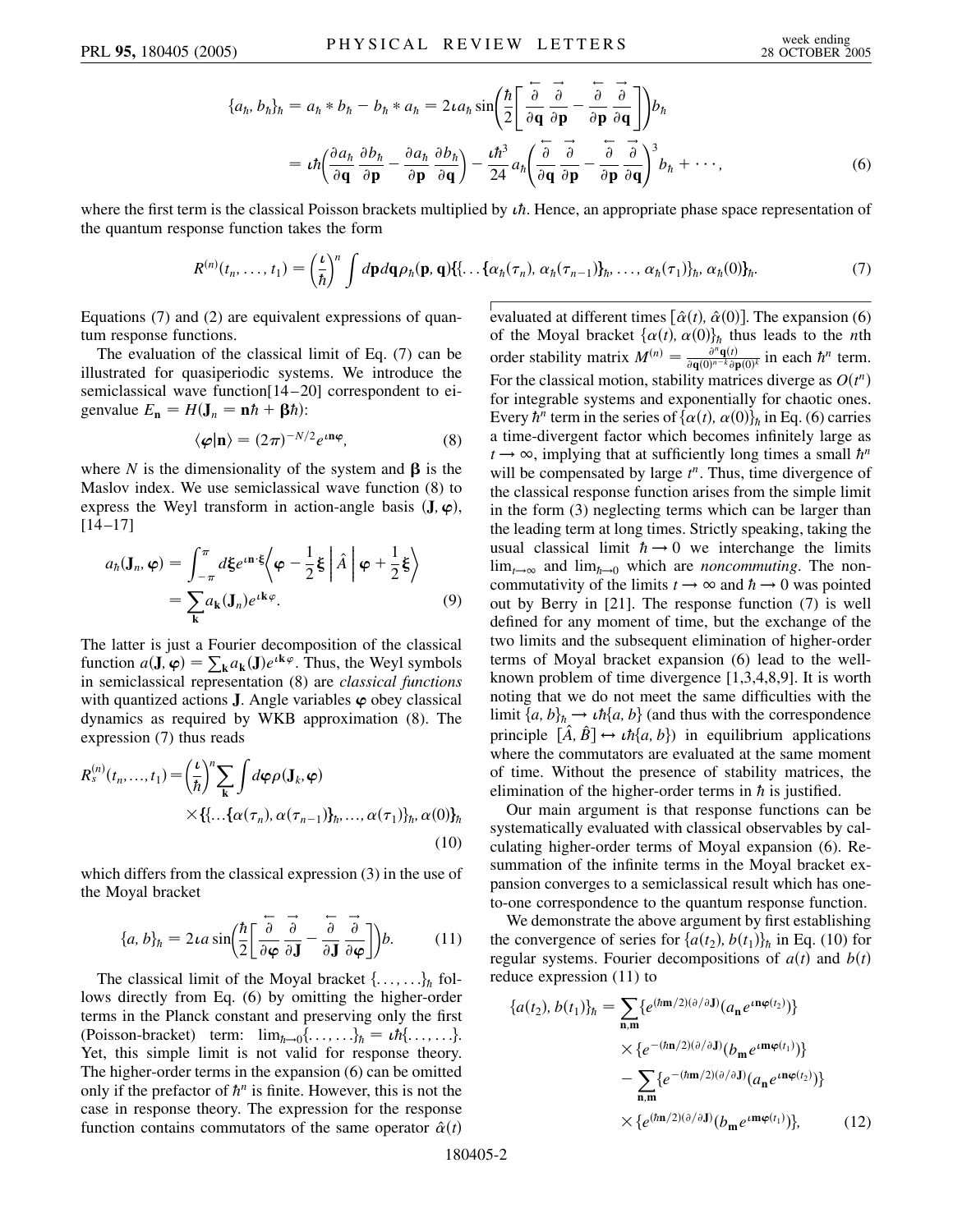where  $\varphi(t) = \omega t + \varphi_0$  with  $\omega = \partial E/\partial \mathbf{J}$ . Considering the quantum matrix element  $\langle \mathbf{v} | [\hat{a}(t_2), \hat{b}(t_1)] | \mathbf{v} \rangle$ 

$$
\langle \mathbf{v} | [\hat{a}(t_2), \hat{b}(t_1)] | \mathbf{v} \rangle = \sum_{\mathbf{n}} (\langle \mathbf{v} | \hat{a}(t_2) | \mathbf{v} + \mathbf{n} \rangle \langle \mathbf{v} + \mathbf{n} | \hat{b}(t_1) | \mathbf{v} \rangle - \langle \mathbf{v} | \hat{b}(t_1) | \mathbf{v} + \mathbf{n} \rangle \langle \mathbf{v} + \mathbf{n} | \hat{a}(t_2) | \mathbf{v} \rangle),
$$
(13)

it follows from Eq. (12) that its classical correspondence takes the form

$$
\int \sum_{\mathbf{n}} \{a(t_2), b(t_1)\}_h \frac{\delta_{\mathbf{n}, \mathbf{v}}}{(2\pi)^N} d\varphi_0 = \sum_{\mathbf{n}} (a_{-\mathbf{n}} e^{-i\mathbf{n}\omega t_2} |_{\mathbf{J} = \mathbf{J}_v + (\hbar \mathbf{n}/2)})
$$

$$
\times (b_{\mathbf{n}} e^{i\mathbf{n}\omega t_1} |_{\mathbf{J} = \mathbf{J}_v + (\hbar \mathbf{n}/2)})
$$

$$
- \sum_{\mathbf{n}} (a_{\mathbf{n}} e^{i\mathbf{n}\omega t_2} |_{\mathbf{J} = \mathbf{J}_v + (\hbar \mathbf{n}/2)})
$$

$$
(b_{-\mathbf{n}} e^{-i\mathbf{n}\omega t_1} |_{\mathbf{J} = \mathbf{J}_v + (\hbar \mathbf{n}/2)}),
$$
(14)

which *does not* lead to a time divergence [in the last step we have used the property of the translational operator  $\exp(\Delta \frac{\partial}{\partial J})f(J) = f(J + \Delta)$ . As a result, the semiclassical response function Eq. (10) maps to the quantum response function (2) through the Heisenberg's correspondence principle [22,23] between the quantum matrix element and classical Fourier component:  $\langle v + n | \hat{\alpha}(t) | v \rangle \leftrightarrow$  $\alpha_n e^{in\omega t}|_{J_\nu + n\hbar/2}$ . We recently used phase space quantization to arrive at the same quantum-classical correspondence and generalized the correspondence principle to nonlinear response functions [3,24]. Surprisingly, the semiclassical expression (10) or equivalently Eq. (14) still leads to exact quantum results for several exactly solvable systems including the harmonic oscillator and Morse oscillator discussed later [3,24].

Let us estimate crossover time when the quantum mechanical effects in the  $h$  expansion of Moyal brackets  $\{\alpha(t), \alpha(0)\}_\hbar$  start to play a significant role. For a 1D system the first two terms of the Moyal bracket expansion (11) are

$$
\{\alpha(t), \alpha(0)\}_\hbar = \iota \hbar \left( \frac{\partial \alpha(t)}{\partial \varphi_0} \frac{\partial \alpha(0)}{\partial J} - \frac{\partial \alpha(t)}{\partial J} \frac{\partial \alpha(0)}{\partial \varphi_0} \right) - \frac{\iota \hbar^3}{24} \alpha(t) \left( \frac{\partial}{\partial \varphi_0} \frac{\partial}{\partial J} - \frac{\partial}{\partial J} \frac{\partial}{\partial \varphi_0} \right)^3 \alpha(0) + \cdots
$$
\n(15)

With Fourier decomposition of  $a(t)$  the derivatives  $\partial \alpha(t)/\partial J$  in the above expression result in time-divergent terms  $t \ln \frac{\partial \omega}{\partial J} \alpha_n e^{in\omega t + in\varphi_0}$ . At long times, the first term (Poisson-bracket term) in (15) is of the order of the divergent derivative  $\left| \frac{\partial \alpha(t)}{\partial J} \right| \sim t \left| \alpha_{\text{max}} \frac{\partial \omega}{\partial J} \right|$ ; the second is of the order of its highest divergent derivative  $\left| \frac{\partial^3 \alpha(t)}{\partial J^3} \right| \sim$  $t^3 |\alpha_{\text{max}}(\frac{\partial \omega}{\partial J})^3|$ , where  $|\alpha_{\text{max}}|$  is the largest spectral component. Obviously the second term becomes significant when it is of the same magnitude as the first term  $\hbar t |\alpha_{\text{max}}|^2 \frac{\partial \omega}{\partial J} \simeq$  $\hbar^3 t^3 |\alpha_{\text{max}}|^2 \left(\frac{\partial \omega}{\partial J}\right)^3$ , giving the crossover time

$$
t^* \simeq \frac{1}{\hbar \left| \frac{\partial \omega}{\partial J} \right|}.
$$
 (16)

For the harmonic systems  $\partial \omega / \partial J = 0$  the crossover time (16) is infinite, implying that the response functions of harmonic systems can be successfully calculated using the single Poisson-brackets term. Equation (16) justifies the known equivalence of quantum and classical response functions for harmonic systems. However, any anharmonicity  $\partial \omega / \partial J \neq 0$  leads to the finite value of the crossover time  $t^*$  (16), and the crossover time decreases with anharmonicity [25]. Beyond the critical time,  $t > t^*$ , one should expect the failure of the correspondence principle  $\left[ \hat{\alpha}(t), \hat{\alpha}(0) \right] \leftrightarrow th\{\alpha(t), \alpha(0)\}\$ and thus the need to include higher-order terms in the expansion of the Moyal product.

We illustrate the above arguments with the linear response function of constant-energy Morse oscillator with the Hamiltonian  $\hat{H} = -\frac{\hbar^2}{2\mu} \frac{d^2}{dq^2} + D(1 - e^{-\sigma q})^2$ . In Ref. [3], we introduced the one-photon polarization operator  $\hat{\alpha} = (b + b^{+})$  with its classical analog [3]  $\alpha(J, \varphi) =$ 2  $\frac{1}{\chi_e(J/\hbar)^2 - (J/\hbar)}$  $1 - \chi_e$  $\sqrt{\frac{\chi_{\epsilon}(J/\hbar)^2 - (J/\hbar)}{1 - \chi_{\epsilon}}} \cos(\varphi),$  where  $\varphi = (1 - \frac{2\chi_{\epsilon}J}{\hbar})\omega_0 t + \varphi_0$ ,  $\omega_0 = \sqrt{2D\sigma^2/\mu}$ , and  $\chi_e = \hbar \sigma / \sqrt{8D\mu}$ . The quantum linear response function for a given energy state  $E<sub>v</sub>$  is then

$$
R^{(1)}(t) = \left(\frac{t}{\hbar}\right) \langle v | [\hat{\alpha}(t), \hat{\alpha}(0)] | v \rangle
$$
  
\n
$$
= \frac{2}{(1 - \chi_e)\hbar} [v + 1 - \chi_e(v + 1)^2]
$$
  
\n
$$
\times \sin\{[1 - 2\chi_e(v + 1)]\omega_0 t\} - \frac{2}{(1 - \chi_e)\hbar}
$$
  
\n
$$
\times [v - \chi_e v^2] \sin\{(1 - 2\chi_e v)\omega_0 t\}. \tag{17}
$$

The semiclassical expression  $(10)$ – $(14)$  gives exactly the same result, when the quantization condition  $J_v = \hbar (v +$ 1/2) was used. The simple classical limit in Eq. (3) yields

$$
R_c^{(1)}(t) = -\int {\{\alpha(t), \alpha(0)\}} \frac{\delta(J - J_v)}{2\pi} dJ d\varphi_0
$$
  
= 
$$
\frac{2}{(1 - \chi_e)\hbar} [1 - \chi_e (2v + 1)]
$$
  

$$
\times \sin\left[\left[1 - \chi_e (2v + 1)\right] \omega_0 t\right] - \frac{\omega_0 t}{(1 - \chi_e)\hbar}
$$
  

$$
\times \left[1 - (1 - (2v + 1)\chi_e)^2\right] \sin\left[\left[1 - \chi_e (2v + 1)\right] \omega_0 t\right],
$$
  
(18)

which diverges linearly in time. The dependence of the semiclassical result (10) on the number of terms in the Moyal bracket expansion is shown on Fig. 1 for the onedimensional Morse oscillator with parameters  $\omega_0 = 5$ ,  $\chi_e = 0.005$ ,  $\hbar = 1$ , and linear polarization operator. The agreement between quantum (2) and classical (3) linear response functions indeed starts to fail after time